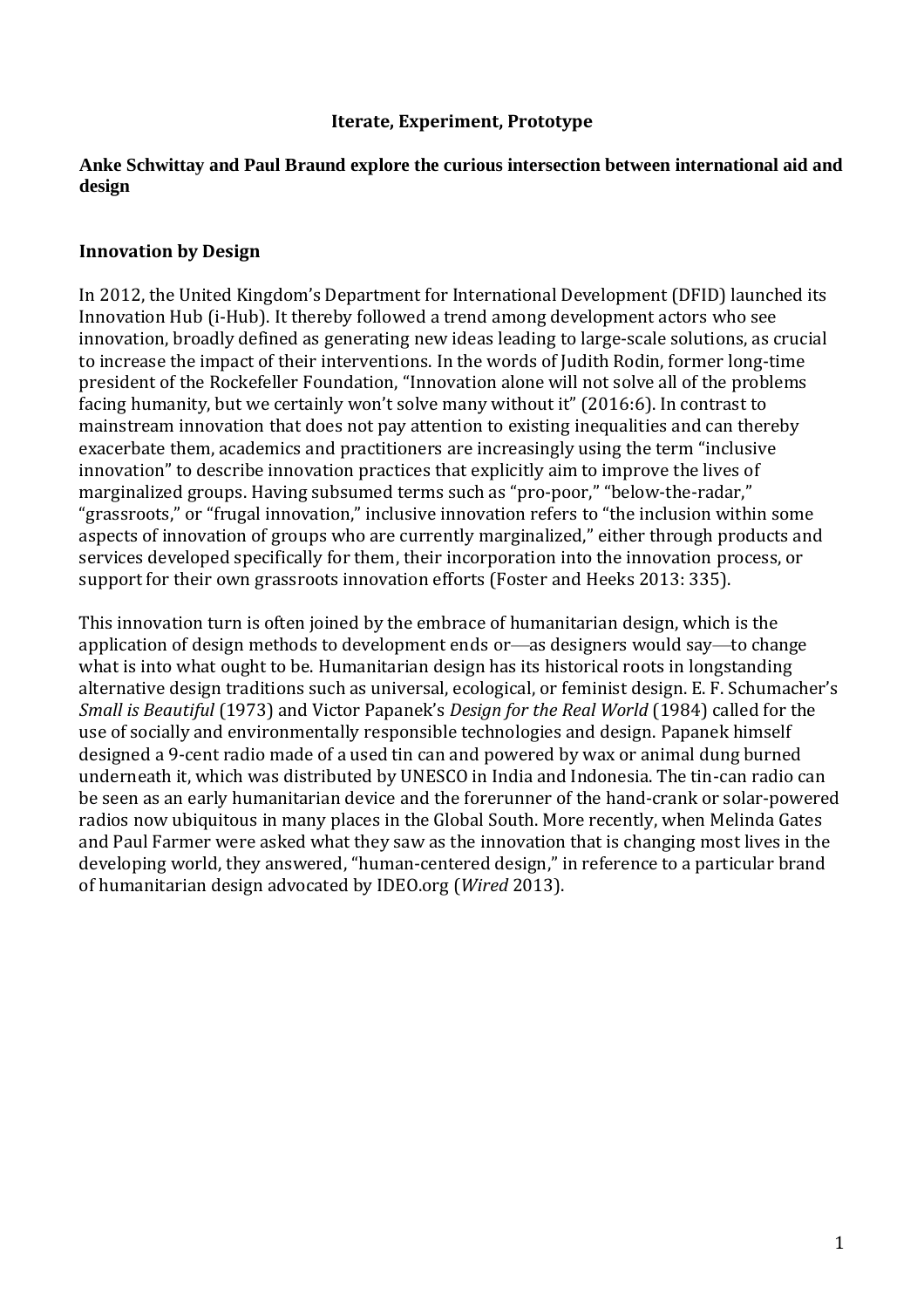

Figure 1. Image from IDEO.org 2016 Impact Report (IDEO.org 2016). "Design: We improve the lives of people in poor and vulnerable communities through the solutions we create."

IDEO.org is the nonprofit subsidiary of IDEO, a Silicon Valley–based international design consultancy that has been one of the most successful commercial entrants into the humanitarian design space. Its DesignKit website [\(www.designkit.org\)](http://www.designkit.org/) provides popular online courses, field guides, and case studies. Through these free resources and articles in leading magazines such as the *Stanford Social Innovation Review*, IDEO has played an important role in legitimizing the participation of professional designers in the development enterprise. In the latter publication, IDEO Chief Executive Officer Tim Brown and IDEO.org Executive Director Jocelyn Wyatt argue, "Time and again, [development] initiatives falter because they are not based on the client's or customer's needs and have never been prototyped to elicit feedback" (Brown and Wyatt 2010:31). By branding its own approach as human-centered design (HCD), IDEO.org makes explicit—and appropriates more visibly than other organizations in this space—the critical centrality of user perspectives in humanitarian design.

Part of the legitimation process of humanitarian design is redefining the development problem as a shortage of creative ideas, flawed system design, and preconceived notions of development practitioners (Schwittay 2014). In addition, advocates of humanitarian design point out that the complexity and fast-paced nature of today's development challenges calls for innovative,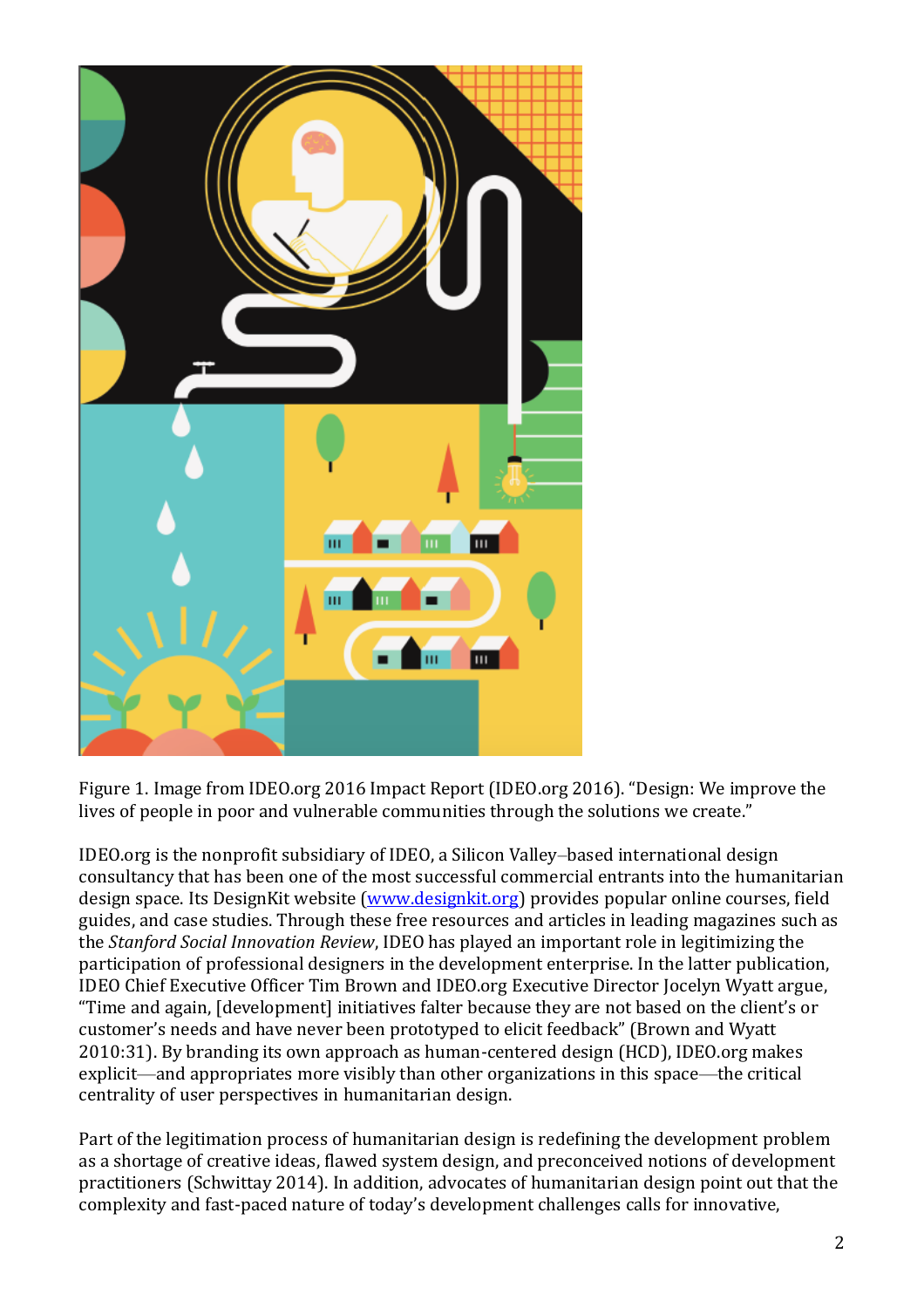creative, and integrative experts—designers in short—who are best placed to tackle the problem of persistent poverty. Part of their approach is to redefine common constraints, such as poor people's inability to pay for necessary services, as "creative springboards" and to redefine poor people's needs as (commercial) opportunities. This vision of development is based on a conceptualization of the poor as consumers and an individualization of infrastructural problems, both hallmarks of humanitarian goods.

# **Amplifying Development**

In 2014, DFID's i-Hub contracted IDEO.org to the tune of £10 million to develop and implement its flagship program, Amplify (www.amplify.org). Amplify is a crowdsourcing platform aimed at engaging nontraditional development actors such as designers and other creative entrepreneurs, diaspora communities, technologists, engineers, and the public at large. It also wants to establish stronger connections between these actors and potential users of the development solutions generated via the platform. By definition, these users are constituted as poor to fit DFID's mandate. Reflecting the hyperbole that often surrounds the uptake of innovation and design in development, Amplify's business plan marketed the program to DFID senior management as a "platform [that] could galvanise truly transformational and unprecedented innovation by attracting new sources of expertise" and the use of collaboration (Amplify 2013). Indeed, Jonathan Wong, former head of i-Hub, reports that thanks to Amplify, HCD is diffusing across DFID and other UK government departments (IDEO.org 2016). This is also a process of making visible the informal and unseen practices already happening at the margins of many development organizations, of mainstreaming them and showing their potential contributions to DFID's work.

The Amplify platform has been adapted from the original OpenIDEO platform, which was built to stimulate "open innovation" and uses proprietary software and a Creative Commons license. Calling it an online platform rather than a website highlights such crowdsourcing devices as socio-technical spaces that enable diverse and dispersed groups of people to collaborate on joint projects. Amplify itself consists of eight challenges, with topics ranging from women's safety in urban areas to improved refugee education to youth empowerment in East Africa and enhanced opportunities for people with disabilities. Each challenge goes through a four-month online process, at the end of which a handful of winners attend a design bootcamp, usually held in Nairobi or Kampala, and receive upwards of £100,000 in DFID funding and IDEO design support to implement their ideas. To date, seven challenges have been completed, which allows us to examine if and how the program's use of open collaboration and humanitarian design have been changing DFID's modus operandi. Our analysis is based on more than 2 years of qualitative research, encompassing in-person and Skype interviews with three DFID managers, five IDEO managers, and 15 participants, predominantly finalists of the first four challenges. We also conducted detailed numerical and discourse analysis of three challenges through online research and examined secondary materials such policy papers, a business plan, blog posts, YouTube talks, and online meet-ups.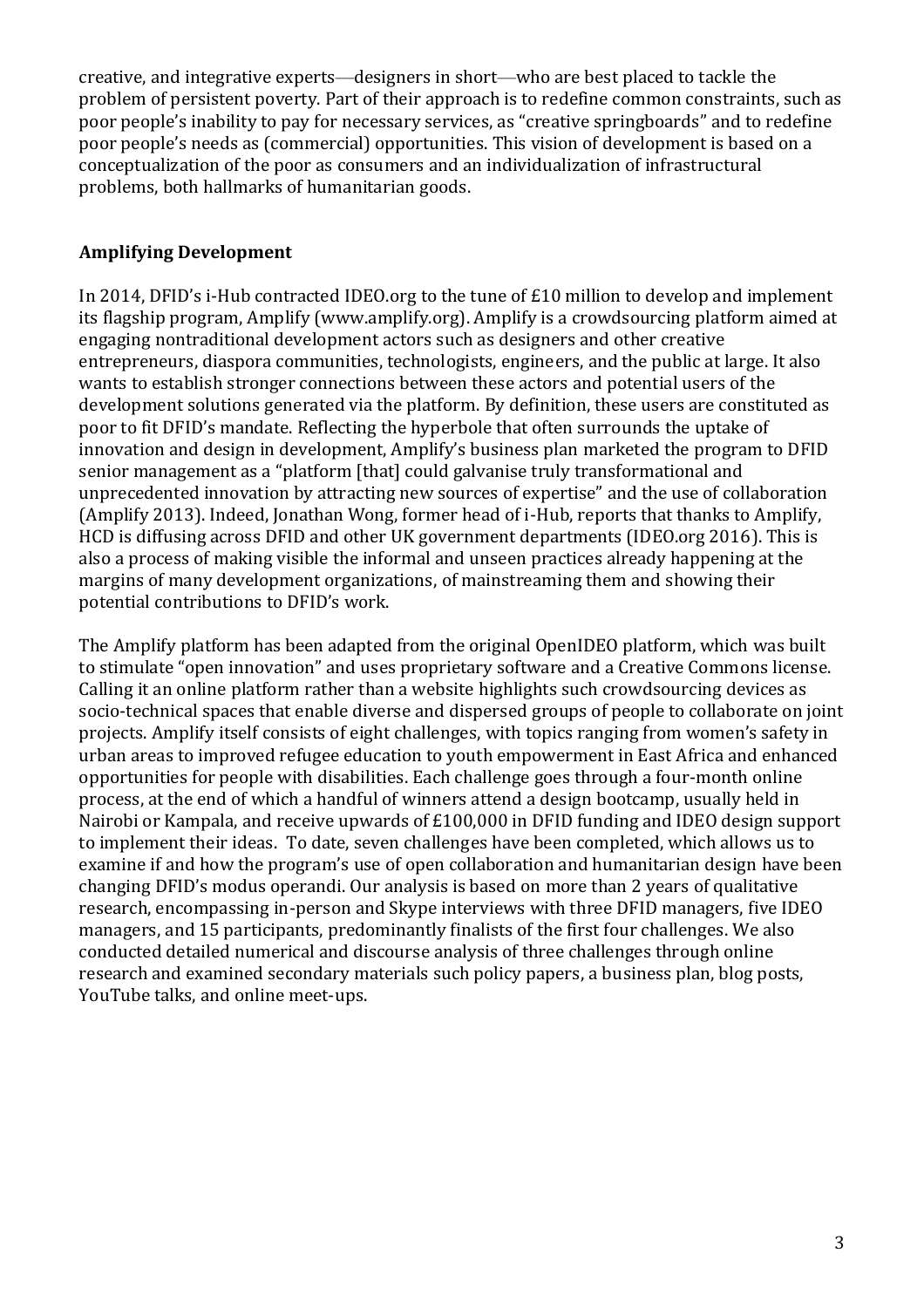

Figure 2. Participants in the 2016 Amplify Bootcamp in Kampala, Uganda [\(http://www.unhcr.org/innovation/prototyping-education-innovations-amplify-bootcamp/\)](http://www.unhcr.org/innovation/prototyping-education-innovations-amplify-bootcamp/).

Most obviously, the Amplify application process differs significantly from DFID's traditional Requests for Proposals. The latter ask for precisely defined project descriptions and timelines, budgets, and objectives, all presented in development jargon that from the outset narrows the pool of applicants to those able to comply with these requirements. Instead, Amplify's more flexible and open-ended process emphasizes learning and iteration. Most participants theoretically anybody with an internet connection can set up a short profile and join the platform, although there are clearly structural constraints to participation—post preliminary ideas on the Web2.0-type website. There are a number of free-form text boxes where participants answer open-ended prompts such as, "Explain your idea," '"Who benefits?" and "How is your idea unique?" In addition, dropdown menus provide more precise information about the participants themselves on, for example, years of experience in the country for which the idea is being proposed, expertise in the sector, and size of operating budgets. Although written text, which has to be in English, dominates the submissions, participants are also encouraged to embrace more visual language by posting photos and short videos. All shortlisted participants have to provide a user-experience map to chart how potential users of their idea would participate in the proposed project. Initial submission can easily be changed using a simple editing function in response to questions and comments from other participants and IDEO.org managers, which are displayed in a comment section.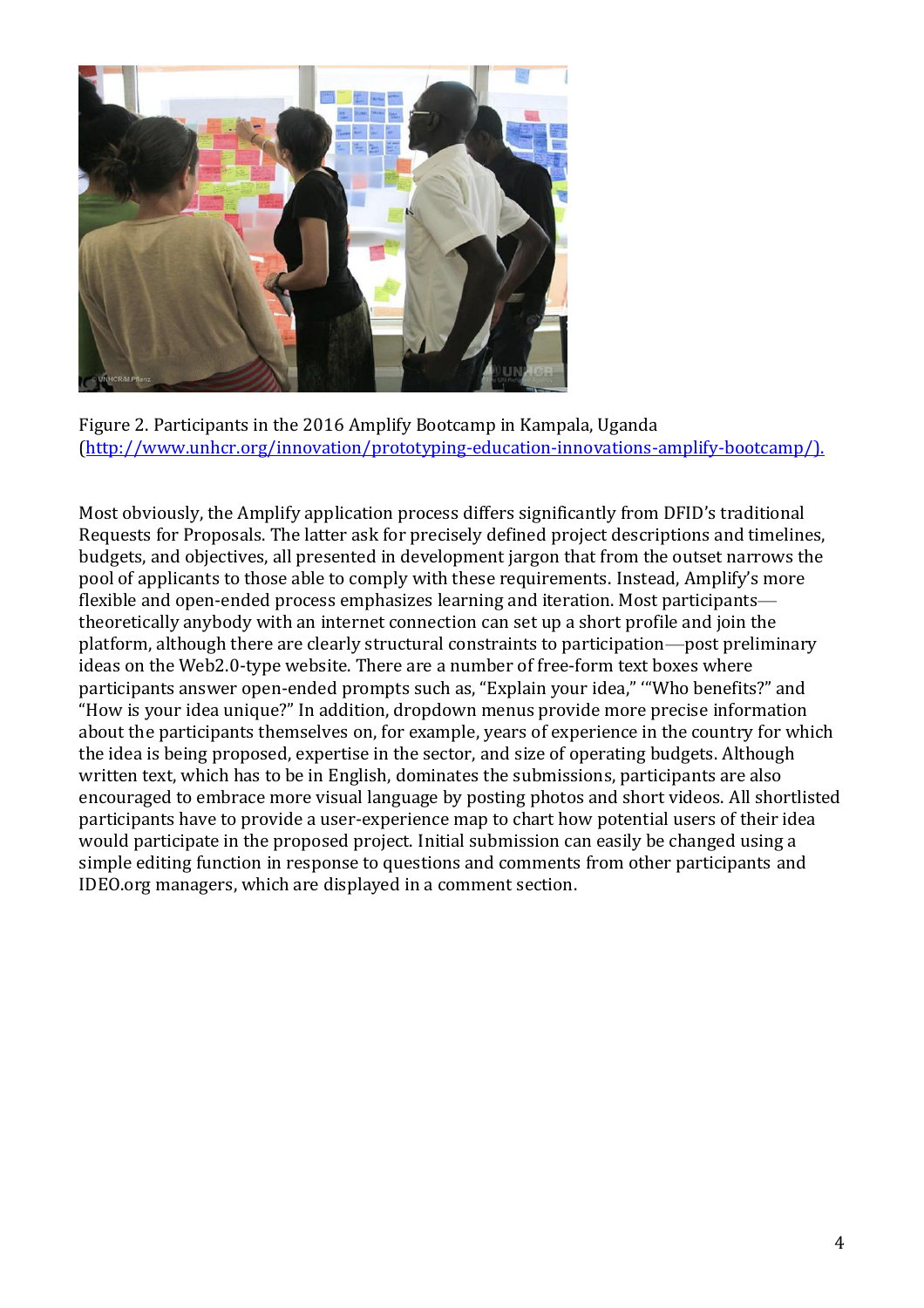

Figure 3. User experience map created by a Food for Education, a winner of the fourth challenge.

This online process is structured according to the HCD process of Ideas–Feedback– Improvement, which asks that participants show how comments and other feedback are shaping the evolution of their ideas. Although this structure imposes its own logic, it is miles away from the conventional log frame (logical framework) used by many development organizations. Whereas log frames demand that information is presented in boxes, organized by technical terms such as input, outputs, and outcomes, the design process operates through freeform, flexible thinking and writing to produce more open-ended submissions. Several participants we interviewed welcomed this move toward a more realistic process for formulating and implementing development projects, which one participant described as "learning rather than proofing." Such learning also takes place at the level of the program, as Amplify itself has been conceived as one large prototype where continuous adjustments are made from one challenge to the next.

Amplify's aim has always been to fund small organizations that DFID, which channels most of its aid through large international nongovernmental organizations (NGOs) or consultancies, is not usually able to support. An examination of the 30 winners of the first five challenges shows that just over half are nonprofit/NGO-type organizations, eight are social enterprises, three are professionals, and another three are design groups. A group of New York University (NYU) design students won the first challenge with a project developed in collaboration with a Nepalese NGO they had met on the website; this was celebrated in a newspaper article as being exactly what Amplify was about (Leach 2015). However, an IDEO manager complained to us that the program should instead be supporting Kenyan design students and connecting them to Kenyan social enterprises. He was not so much objecting to the fact that funds went to the United States rather than target countries (most of the money was channelled via NYU to the Nepalese organization), but that the U.S. students did not know much about what is going on in Nepal. It is through such internal debates that small, community-based organizations have emerged as the "sweet spot" targeted by Amplify, showing how inclusive innovation and open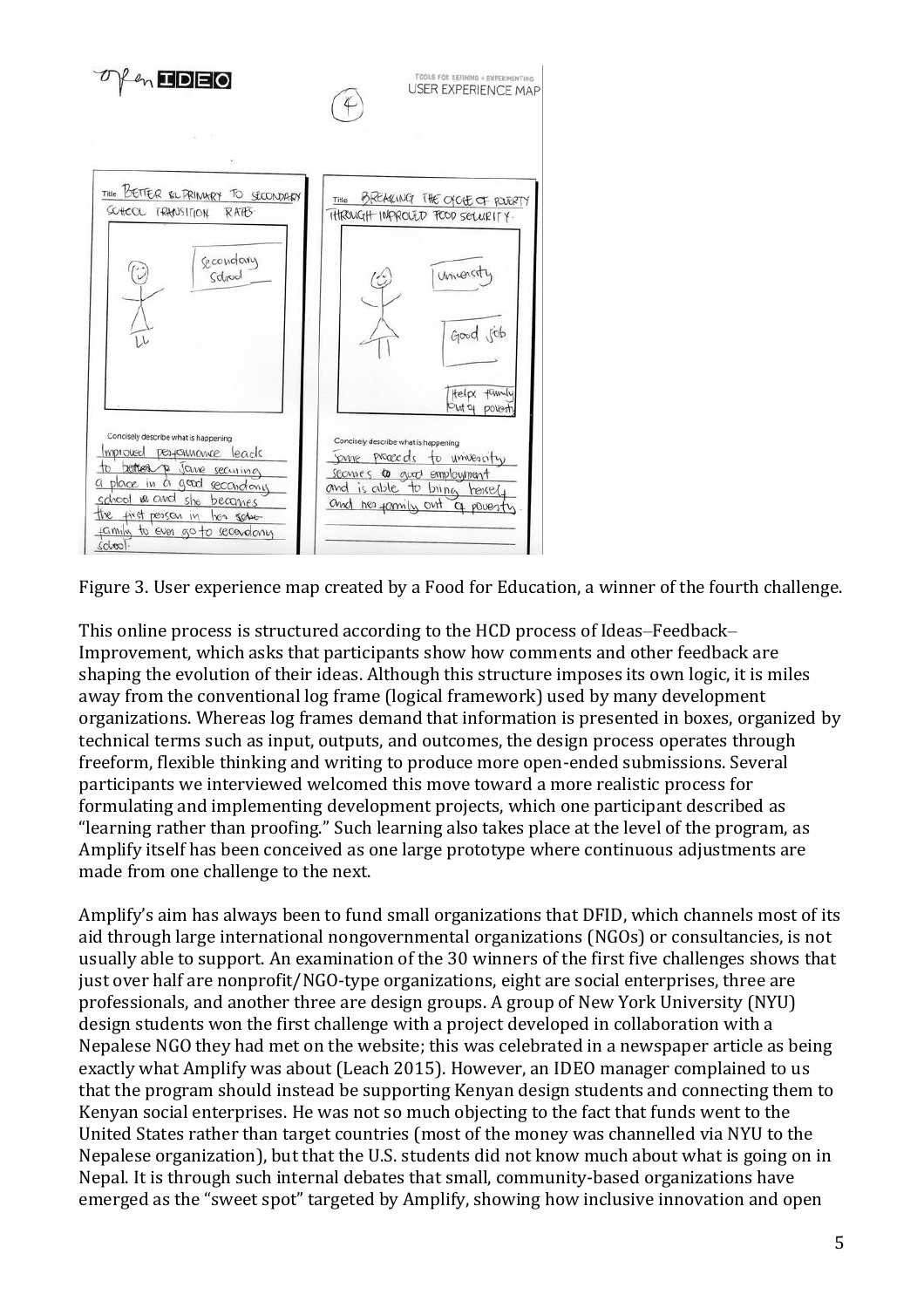collaborative practices can generate their own politics of exclusion. In the fourth challenge, a Kenya-based design group called KDI did win, with a project to work with Nairobi slum dwellers to redesign open spaces to prevent flooding.



Figure 4. Page from KDI's pilot concept plan submitted to IDEO.

## **Small Experiments**

i-Hub's first head has described Amplify as "less like *Encyclopaedia Britannica* and more like Wikipedia" (Wong 2016:125). For him, development knowhow is no longer created in traditional centers of power, which instead "curate" knowledge production in multiple locations around the globe. However, the above description of what is new about the program also reveals some of its continuities with more conventional development regimes. Most important, Amplify expertise remains firmly situated in the Global North, with IDEO.org designers in New York and San Francisco, DFID managers in London, and unnamed subject experts who ultimately chose the winning ideas. This replication of authoritative development geographies can also be seen in the location of the finalists. Although all of the winners of the first five challenges are based in the Global South, 24 of 30 have a connection to the Global North, with 19 to the United States. Close to 50% of all winning projects are located in Kenya, despite the fact that 27 of DFID's priority countries are eligible for Amplify support. The sixth challenge focused on four countries in East Africa only, narrowing down Amplify's professed diversity to longestablished sites of UK development interventions.

Amplify is also subject to a tension at the heart of the design endeavor. On the one hand, there is an insistence that everyone is a designer because design is a fundamentally creative, human activity, which awkwardly stands counter to claims by professional designers that they possess the right qualifications, skills, and methods to solve the world's problems. Although everybody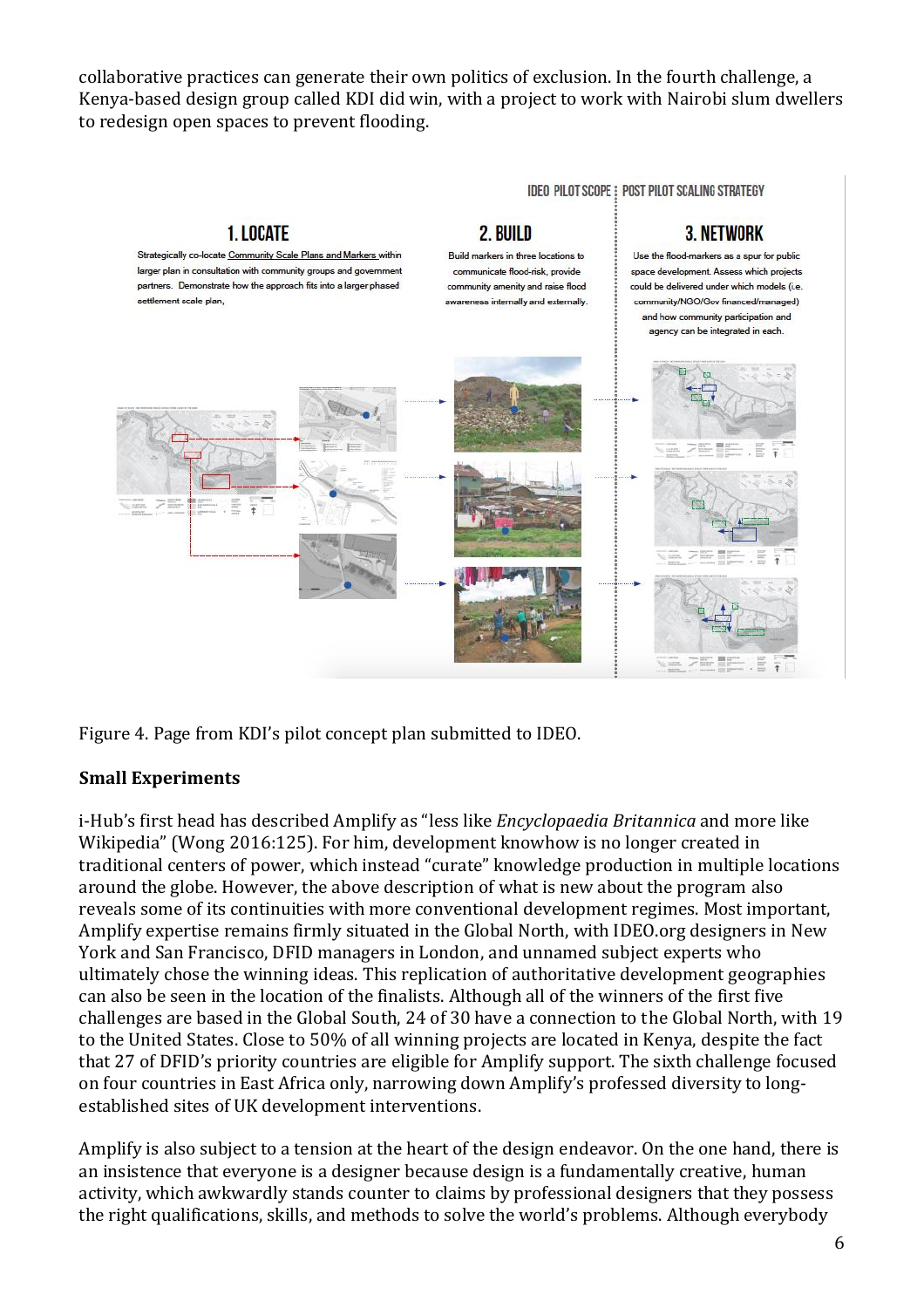who logs onto the Amplify website has to participate in its designer-y process, it is IDEO.org employees who are the program experts. Such an appropriation of expertise resonates with condemnations of humanitarian design as "soft cultural imperialism" operating through neoliberal narratives about poverty and the use of techno-scientific market devices to solve it (Johnson 2011:463). However, one characteristic of humanitarian design is precisely the evercloser entanglement of markets and morals (Redfield 2016). In addition, it is Silicon Valley's techno-utopian and libertarian values that shape Amplify's operations and thereby seep into broader international development efforts.

Accordingly, Amplify's business plan celebrates its "start small, test, and fail early" mentality (Amplify 2013). Continuous experimentation is encouraged throughout the online process and especially among finalists. In our interviews, some participants recognized the challenges that such an experimental logic can present in the complex world of development, where vulnerable livelihoods leave little room for creative destruction. There is also a qualitative difference between the beta version of the latest geolocation app failing in tests with a consumer focus group, and the implications of discontinuing a project that was providing important community services. In one case, Amplify managers urged a finalist to introduce a new employment skills project requiring substantial upfront investment in equipment against the finalist's own judgment that it would not be economically sustainable in the long run. Having to abandon the project after the three-month period supported by a small Amplify grant resulted in confusion and disappointment among its users. The organization's own frustration echoes critiques that humanitarian designers, in their search for marketable innovations, sometimes do not pay enough attention to financial sustainability and organizational cultures (Mulgan 2014).

Above all, Amplify operates as a micro-social generator, incubating interventions at a micro scale. It combines the qualities of a social networking platform (like Facebook/Linkedin) with the features of an open-editable content platform working through the small contributions of numerous individuals and groups and overseen by a group of administrators (like Wikipedia). By design, it supports small organizations producing local solutions that improve the lives of individuals, their families, and their neighborhoods. On the one hand, this results from the nature of design. DFID managers recognized in our interviews that design can only tackle more technical problems, and Amplify was always aimed at particular locales rather than universal coverage. This is not to say that it does not have global ambitions, as scalability is something experts look for in winning ideas. Indeed, one finalist of the Refugee Education challenge, a Jordanian organization called We Love Reading, is aiming to build a global movement to get more children to read for pleasure. But it also remains firmly rooted in its local origins: it started in a neighborhood mosque in Amman, and works through one reading circle at a time.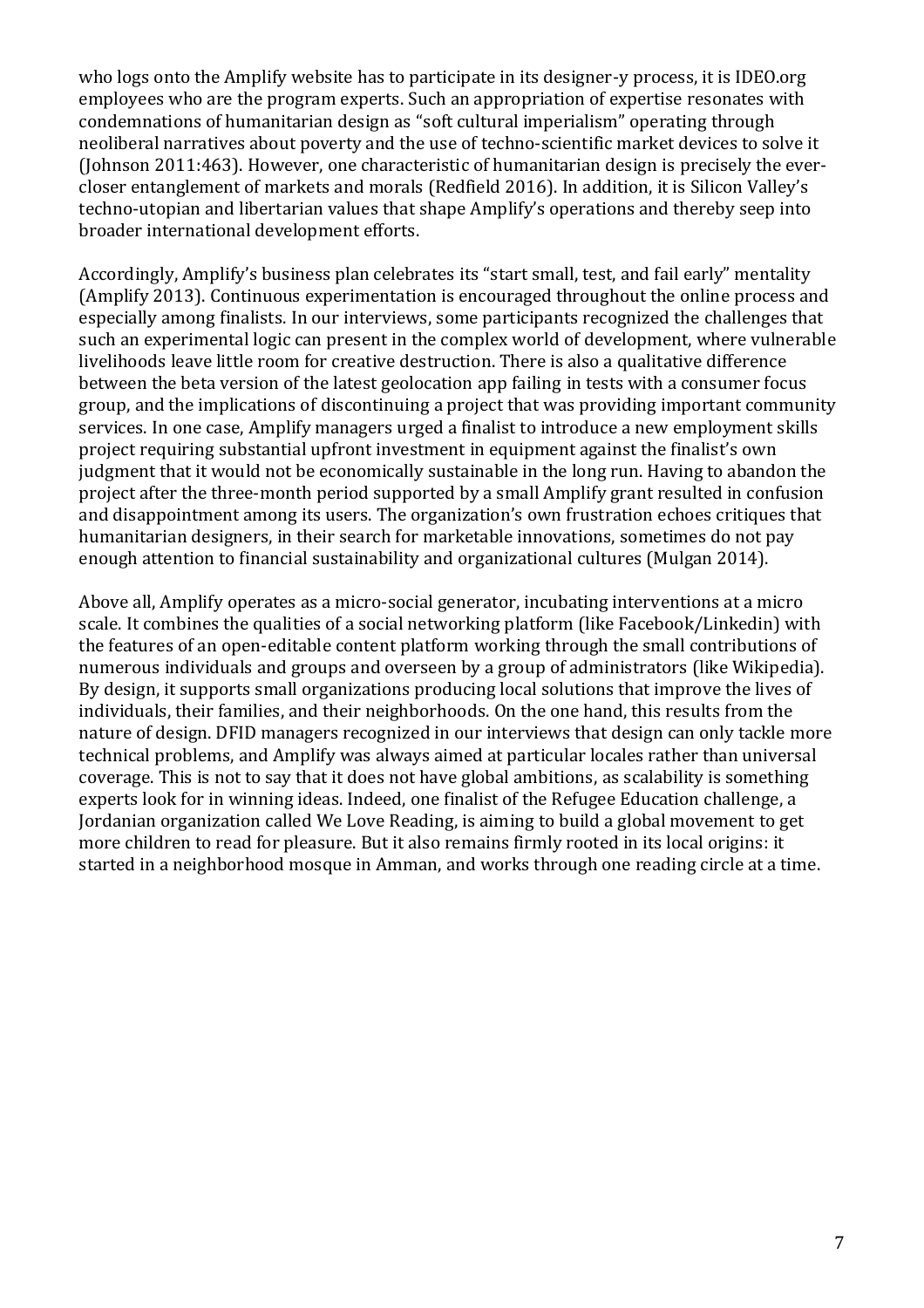

Figure 5. Image from presentation prepared by IDEO.org for We Love Reading.

On the other hand, micro is the scale of humanitarian devices, and similar to these devices, most winning ideas on Amplify advocate for solutions standing apart from state infrastructures or authorities. Working at an individualized and individualizing level, they deploy technical minimalism in the face of immediate needs. They also often create "micro-scale market opportunities" while presenting "small…approaches to social change" (Redfield 2016:179). How has this translated into the production of humanitarian goods?

## **Designing Humanitarian Devices**

Among the winners were certainly devices that fit the inclusive innovation remit with its focus on newness: a clean birth kit for poor Indian mothers, a biogas-powered milk chiller for Tanzanian farmers, novel storage solutions for Ethiopian market vendors, a market-matching chatbot connecting Kenyan poor farmers with buyers, and a peer-to-peer SMS-based information network to alert Jakarta inhabitants to floods. But the great majority of winning projects have been quite conventional, from employment training schemes to microfinance to community health initiatives and educational programs. This reflects Amplify managers' selfprofessed scepticism towards technological silver bullets and existing expertise within DFID more broadly, which ultimately limits what can be funded. Equally important, because of the organization's value-for-money mentality stemming from its fiscal responsibility to UK taxpayers, initial blue-sky thinking has made way to safer ideas and organizations. Has this resulted in poor—rather than pro-poor—innovations, foregoing breakthroughs for incremental change? Although Amplify's outcomes might be familiar, the process by which they have been achieved is certainly new to DFID, many of the winners, and the platform's observers.

And what if we regarded design as a particular, "remedial" approach to changing situations whose status quo cannot be accepted, as suggested by Bruno Latour (2008)? Then, rather than being revolutionary, humanitarian design can be seen as careful in a double sense: on the one hand it can only present limited solutions to clearly circumscribed problems, and on the other it is infused with an ethics of care that accords well with the affective dimension of contemporary humanitarianism and the popular embrace of poverty alleviation causes. It can be seen as an approach to international development whose practitioners wonder whether they are asking the right questions where others have ready-made answers, who examine the assumptions that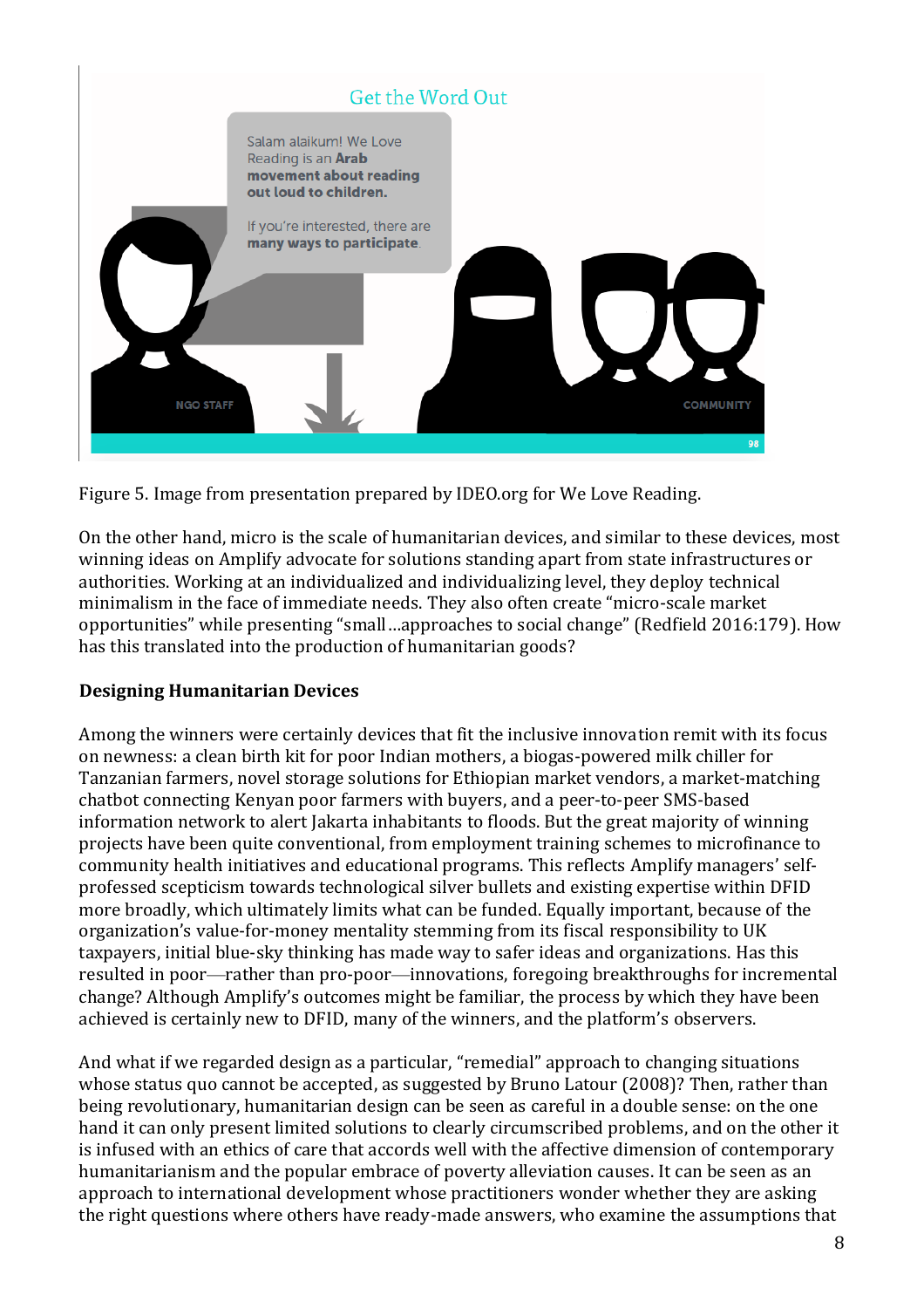most development interventions take for granted, and who hold in view the messiness and complexity of any project of change, ultimately recommending to proceed with caution. Likewise, for researchers of these approaches, rather than subscribing to the well-trodden critique of neoliberal market dominance, might an agnostic stance that explores their potential while acknowledging their limits be more productive?

## **References**

Amplify. 2013. Business Plan. Available at [https://devtracker.dfid.gov.uk/projects/GB-1-](https://devtracker.dfid.gov.uk/projects/GB-1-203798/documents) [203798/documents.](https://devtracker.dfid.gov.uk/projects/GB-1-203798/documents)

Brown, Tim, and Jocelyn Wyatt. 2010. "Design Thinking for Social Innovation." *Stanford Social Innovation Review* 8(1):31–35.

Foster, Christopher, and Richard Heeks.2013. "Conceptualising Inclusive Innovation: Modifying Systems of Innovation Frameworks to Understand Diffusion of New Technology to Low-income Consumers." *The European Journal of Development Research* 25(3): 333-355.

IDEO.org. 2016. *Impact: A Design Perspective*. Available at [https://www.ideo.org/impact.](https://www.ideo.org/impact)

Johnson, Cedric. 2011. "The Urban Precariat, Neoliberalization, and the Soft Power of Humanitarian Design." *Journal of Developing Societies* 27(3–4):445–475.

Latour, Bruno. 2008. "A Cautious Prometheus? A Few Steps Towards a Philosophy of Design (with Special Attention to Peter Sloterdijk)." In *Proceedings of the 2008 Annual International Conference of Design History*, pp. 2–10. Boca Raton, FL: Universal Publishers.

Leach, Anna. 2015. "Collaboration Not Competition: Could This Be the Future of Development?" *The Guardian,* April 14. Available at [https://www.theguardian.com/global-development](https://www.theguardian.com/global-development-professionals-network/2015/apr/14/collaboration-not-competition-could-this-be-the-future-of-development)[professionals-network/2015/apr/14/collaboration-not-competition-could-this-be-the-future](https://www.theguardian.com/global-development-professionals-network/2015/apr/14/collaboration-not-competition-could-this-be-the-future-of-development)[of-development.](https://www.theguardian.com/global-development-professionals-network/2015/apr/14/collaboration-not-competition-could-this-be-the-future-of-development)

Mulgan, Geoff. 2014. "Design in Public and Social Innovation: What Works and What Could Work Better." Available at [https://www.nesta.org.uk/sites/default/.../design\\_in\\_public\\_and\\_social\\_innovation.pdf.](https://www.nesta.org.uk/sites/default/.../design_in_public_and_social_innovation.pdf)

Papanek, Victor. 1984. *Design for the Real World: Human Ecology and Social Change.* Chicago, IL: Academy Chicago Publishers.

Redfield, Peter. 2016. "Fluid Technologies: The Bush Pump, the LifeStraw® and Microworlds of Humanitarian Design." *Social Studies of Science* 46(2):159–183.

Rodin, Judith. 2016. "Foreword." In *Innovation for International Development: Navigating the Paths and Pitfalls*, edited by Ben Ramalingam and Kirsten Bound, pp. 6–7. London, UK: NESTA.

Schumacher, Ernest Friedrich. 1973. *Small is Beautiful: A Study of Economics as if People Mattered.* US: Random House.

Schwittay, Anke. 2014. "Designing Development: Humanitarian Design in the Financial Inclusion Assemblage." *PoLAR: Political and Legal Anthropology Review* 37(2): 29-47.